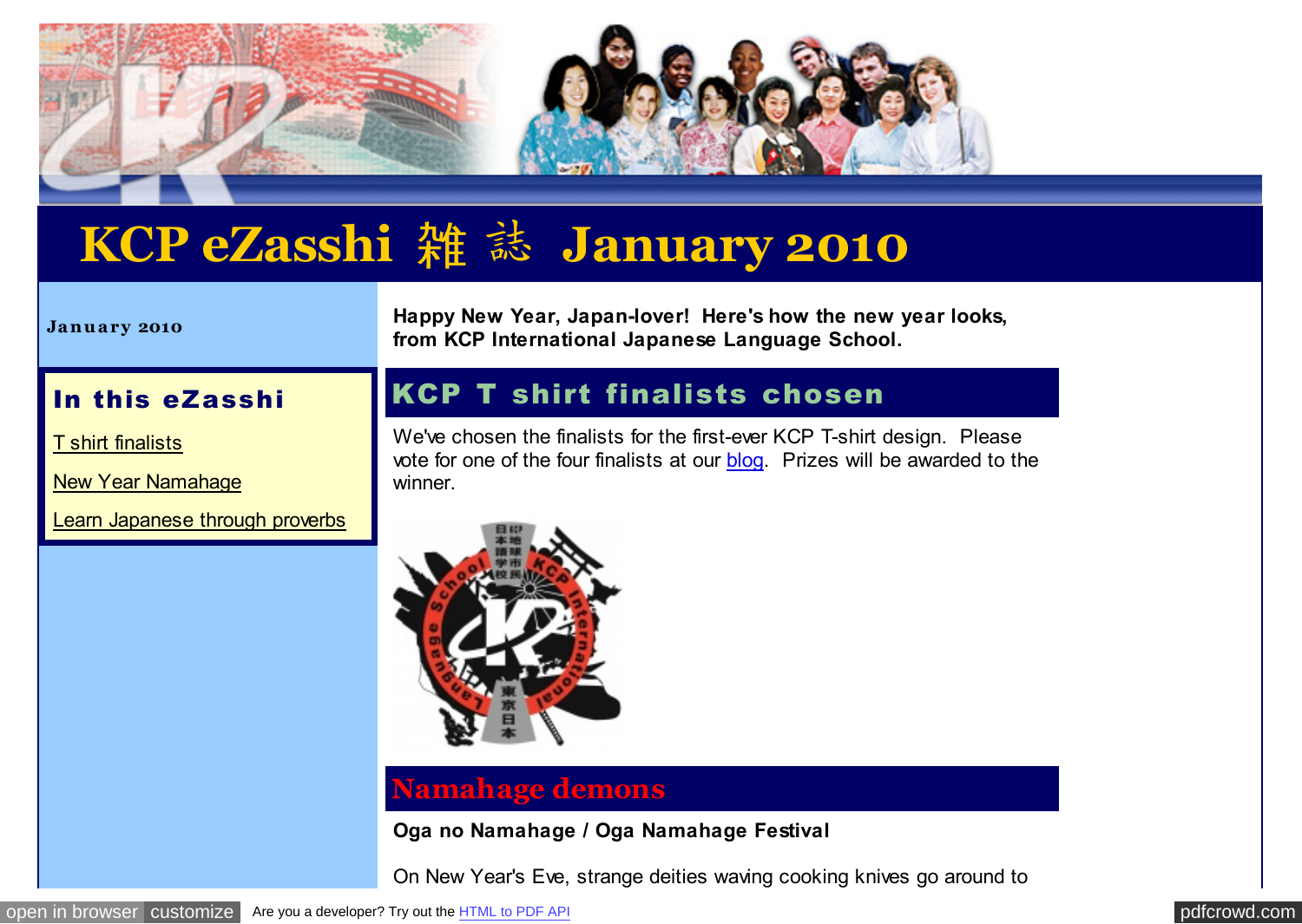homes in Oga City (Akita Prefecture, in northern Honshu). This is an event passed down from ancient times. Namahage is the name of the demon-like deity, known as oni.



A group of 2 or 3 village youths disguised as the rather grotesque deity Namahage, wearing large masks, straw raincoats, and waist-bands, and holding wooden knives and pails, dance along as they give out strange cries: "Any children crying?" "Any children disobeying their parents?" or "Any lazy daughters-in-law neglecting their work?"

The Namahage deities are received by the head of the family in formal dress, who offers sake and mochi rice cakes. Appeased by the warm hospitality, they take leave of that house, promising that the family will be blessed with good health, a large catch, and a rich crop in the New Year, and then set off to visit the next home.



The Namahage event is derived from the belief that a deity bringing good fortune makes a visit to the village from elsewhere in the New Year. Similar events take place in other regions of Japan. The red mask represents a male ogre and the blue mask, a female ogre.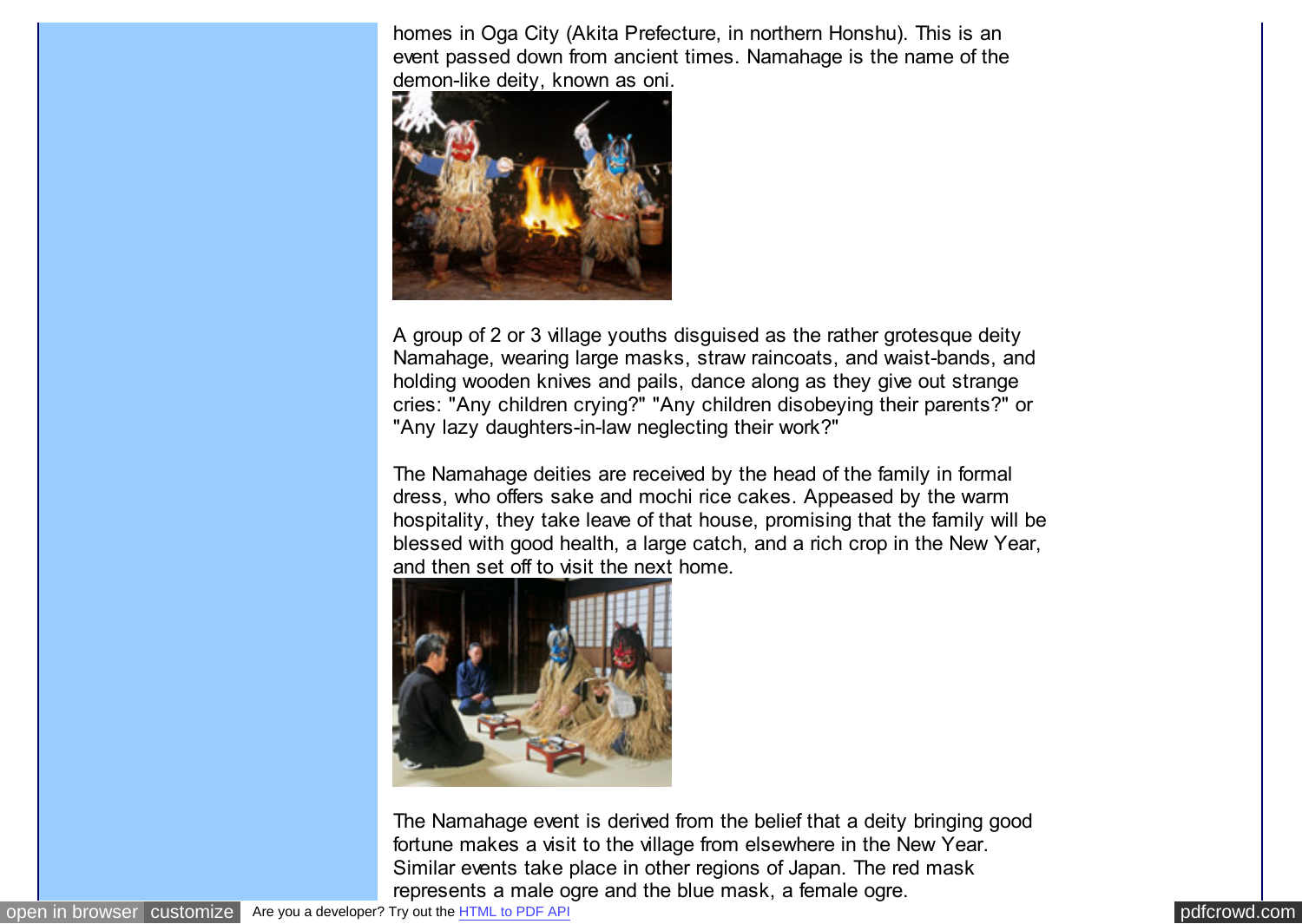Photos courtesy Oga City Tourism Division

# Study abroad scholarships :: PART 2

represents a male ogre and the blue mask, a female ogre.

For the second half of the study abroad funding topic, here is a list of "database" websites that have study abroad funding. Start the New Year right--go get it!

## **Websites**

#### **[StudyAbroadFunding](http://pdfcrowd.com/redirect/?url=http%3a%2f%2fwww.studyabroadfunding.org%2f&id=in-110620234437-402cd8f8)**

From IEE, this valuable funding resource allows search by country or subject to find study abroad funding information. Their comprehensive database includes study abroad scholarships, fellowships, and grants. Our primary source of funding information.

#### **[IEFA](http://pdfcrowd.com/redirect/?url=http%3a%2f%2fwww.iefa.org%2f&id=in-110620234437-402cd8f8)**

International Education Financial Aid. IEFA provides financial aid information for students wishing to study in a foreign country. A comprehensive listing of grants, scholarships, loan programs, and other information to assist your pursuit to study abroad.

#### **[Finaid.org](http://pdfcrowd.com/redirect/?url=http%3a%2f%2fwww.finaid.org%2f&id=in-110620234437-402cd8f8)**

All about aid, advice on finding aid, and a special section on financial aid for study abroad. A good general resource is the Financial Aid Information Page.

#### **[Embark](http://pdfcrowd.com/redirect/?url=http%3a%2f%2fwww.embark.com%2f&id=in-110620234437-402cd8f8)**

A site for finding colleges and financial aid. Includes sources of financial aid, advice for students, and specific information for high school, college, graduate, transfer, and international students. Information for parents as well.

#### [Fastweb](http://pdfcrowd.com/redirect/?url=http%3a%2f%2fwww.fastweb.com%2f&id=in-110620234437-402cd8f8)

Do your own free search using this web site, with a database of over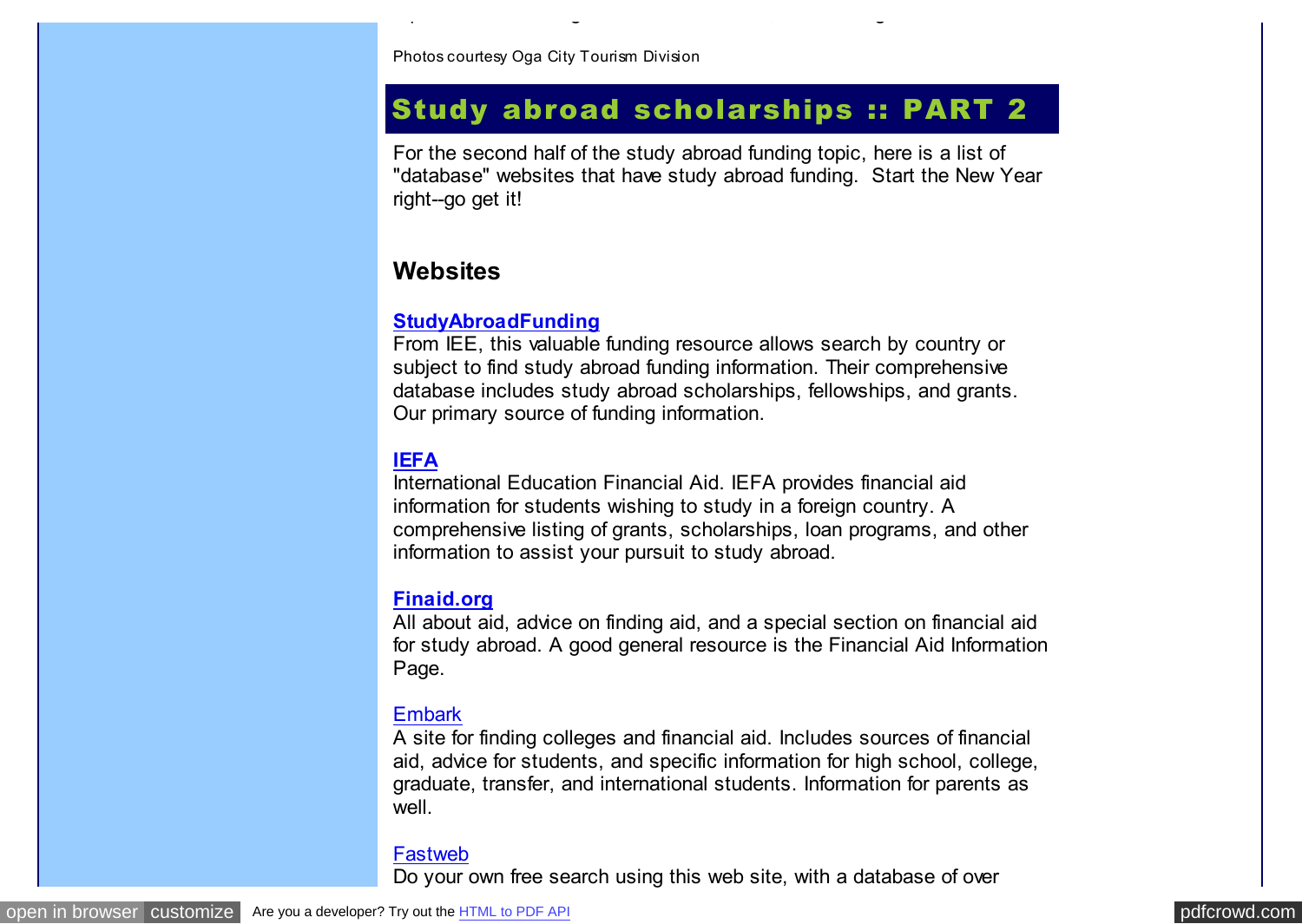180,000 scholarships and loans.

#### **[College Board](http://pdfcrowd.com/redirect/?url=http%3a%2f%2fwww.collegeboard.org%2f&id=in-110620234437-402cd8f8)**

News and up-to-date information on financial aid, a scholarship search, and links to financial aid resources.

#### **[Collegenet](http://pdfcrowd.com/redirect/?url=http%3a%2f%2fwww.collegenet.com%2f&id=in-110620234437-402cd8f8)**

An excellent resource for information on financial aid and scholarships. It includes factual information, defines the types of financial aid, and answers questions about the FAFSA, scholarships, private aid, and other forms of financing.

#### **[Direct Loans](http://pdfcrowd.com/redirect/?url=http%3a%2f%2fwww.ed.gov%2foffices%2fOSFAP%2fDirectLoan%2fstudent.html&id=in-110620234437-402cd8f8)**

The federal government's Direct Loan website, with information on accounts, entrance counseling, and loan consolidation.

## **[Freschinfo](http://pdfcrowd.com/redirect/?url=http%3a%2f%2fwww.freschinfo.com%2f&id=in-110620234437-402cd8f8)**

Do a free scholarship search.

## **[GoCollege](http://pdfcrowd.com/redirect/?url=http%3a%2f%2fwww.gocollege.com%2f&id=in-110620234437-402cd8f8)**

Links to a free scholarship search, as well as information about government loans.

#### **[USNews](http://pdfcrowd.com/redirect/?url=http%3a%2f%2fwww.usnews.com%2fsections%2feducation%2fpaying-for-college%2findex.html&id=in-110620234437-402cd8f8)**

Offers information on types of financial aid available, 10 best-value colleges, steps and tips to get financial aid, student's recession guide, and an aid letter decoder.

#### **[ED.gov](http://pdfcrowd.com/redirect/?url=http%3a%2f%2fwww.ed.gov%2ffinaid%2flanding.jhtml&id=in-110620234437-402cd8f8)**

The U.S. Department of Education site for financial assistance.

Good luck in your scholarship hunt. For more information on KCP costs, budgeting, and financial aid, **[click here](http://pdfcrowd.com/redirect/?url=http%3a%2f%2fwww.kcpinternational.com%2ffinances%2fcosts.html&id=in-110620234437-402cd8f8)**.

**KCP International USA** PO Box 28028 Bellingham, Washington 98228-0028

# **Learn Japanese through proverbs**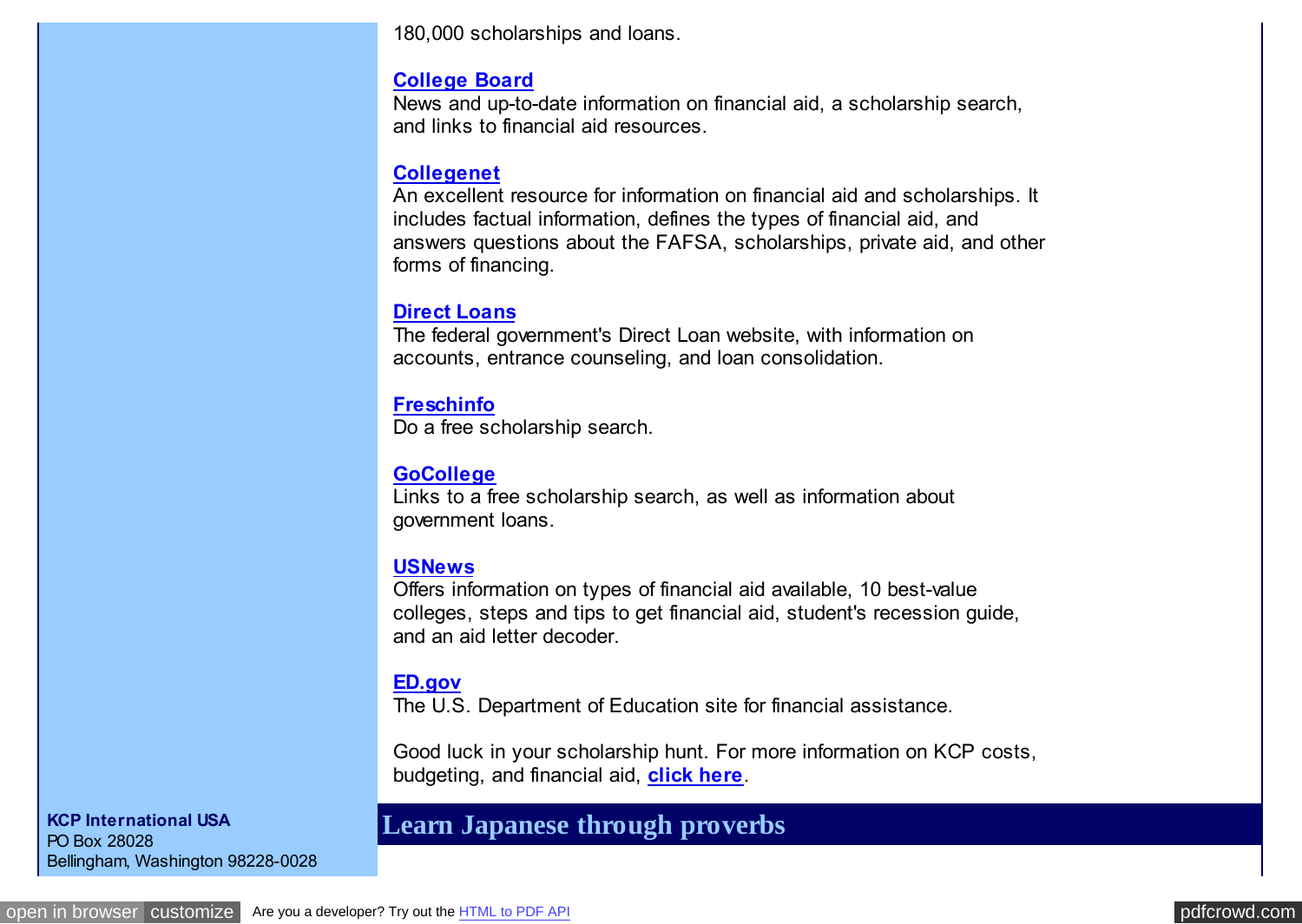

水に流す

Romaji--mizu ni nagasu

Literally--Let flow in the water.

Meaning--Forgive and forget; water under the bridge.

# **Summer deadlines coming up**

Apply by February 23 for our Summer short-term, and by March 6 for our Summer semester program.



## **[Applying to KCP](http://pdfcrowd.com/redirect/?url=http%3a%2f%2fwww.kcpinternational.com%2fapplying%2fapplication_pdf.html&id=in-110620234437-402cd8f8)**

Happy beginnings, **Mike and the KCP International team**

*KCP Japanese Language School . . . full immersion for the motivated student.*